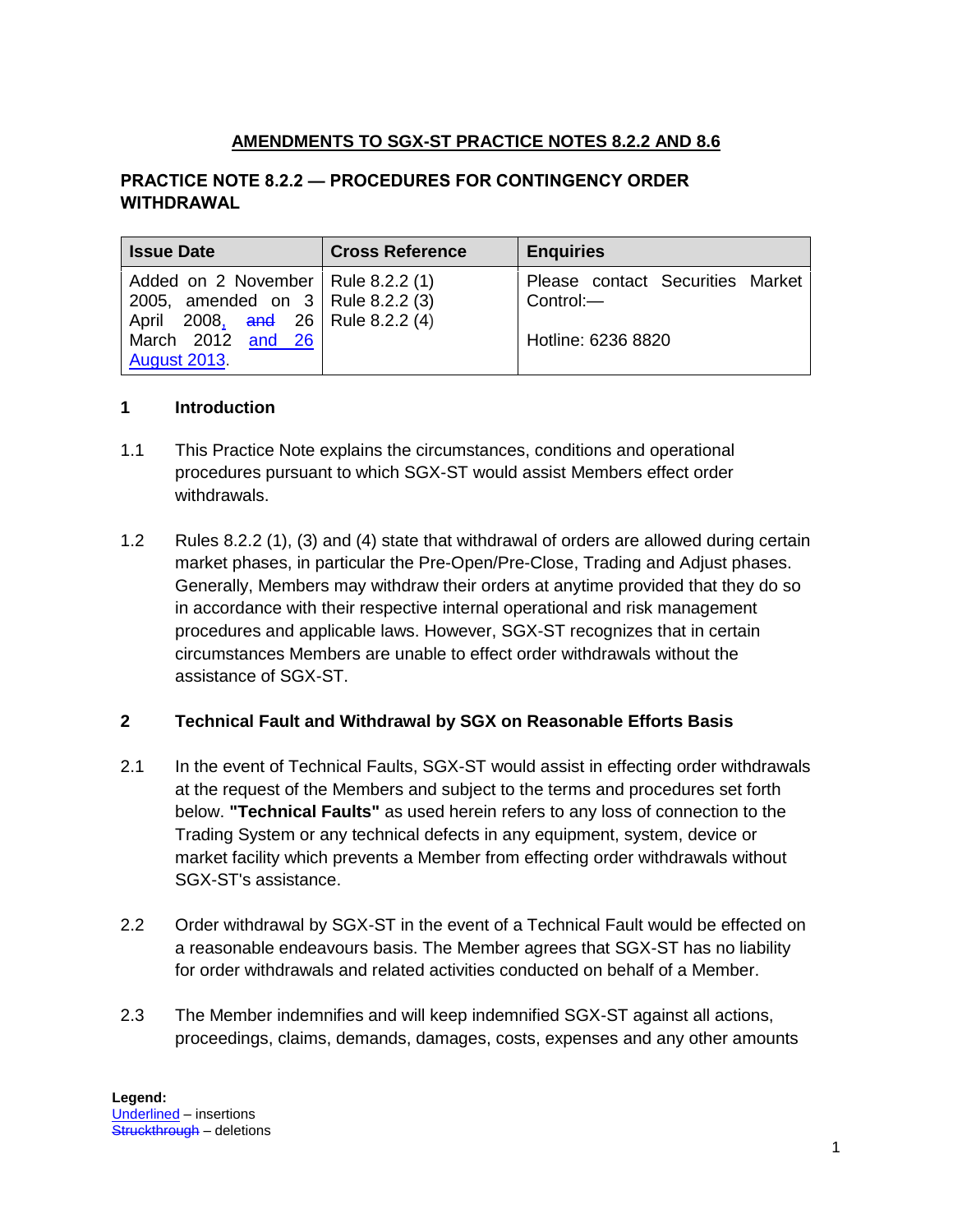against or incurred by SGX-ST arising out of or in connection with any action taken or any inaction by any of SGX-ST, or its officers, employers, agents, delegates or contractors with respect of such order withdrawals.

- 2.4 For the avoidance of doubt, nothing in this Practice Note should be construed as limiting a Member's obligation to install and maintain a robust and technically sound system, risk management processes or business continuity plans as required under the Rules or any applicable laws.
- 2.5 Members may request SGX-ST to withdraw orders at the following levels:

| a) Individual Order level | : based on Order ID no.                                                                                    |
|---------------------------|------------------------------------------------------------------------------------------------------------|
| b) Firm level             | : based on Member Company Code / SGX Access<br>User ID no.<br>(where the firm has more than one SGX Access |
|                           | connection, it is possible to withdraw orders based<br>on specific SGX Access User ID no)                  |
| c) Client level           | : based on Client Account no of a specific SGX<br>Access User ID no.                                       |

## **3 Operational Safeguards and Discrepancies**

- 3.1 A Member must comply with the instructions and directions issued by SGX Securities Market Control when effecting order withdrawals as contemplated herein. SGX-ST also reserves the right to refuse any such request without providing any reason.
- 3.2 All verbal requests for order withdrawals (**"Request"**) would be recorded by SGX-ST. Members are also required to comply with various operational safeguards and procedures as issued by **Securities** Market Control from time to time including matters relating to the:
	- (a) Appointment of Authorized Officers by Members to effect order withdrawals and the provision of authentication details in connection therewith

(aa) Prompt notification to Securities Market Control of any changes to Authorized Officers, and any changes to an Authorized Officer's information

(b) Effecting Request via telephone numbers as designated by SGX-ST with verification by Securities Market Control on the identity of the caller by requiring the caller to respond correctly to two authentication questions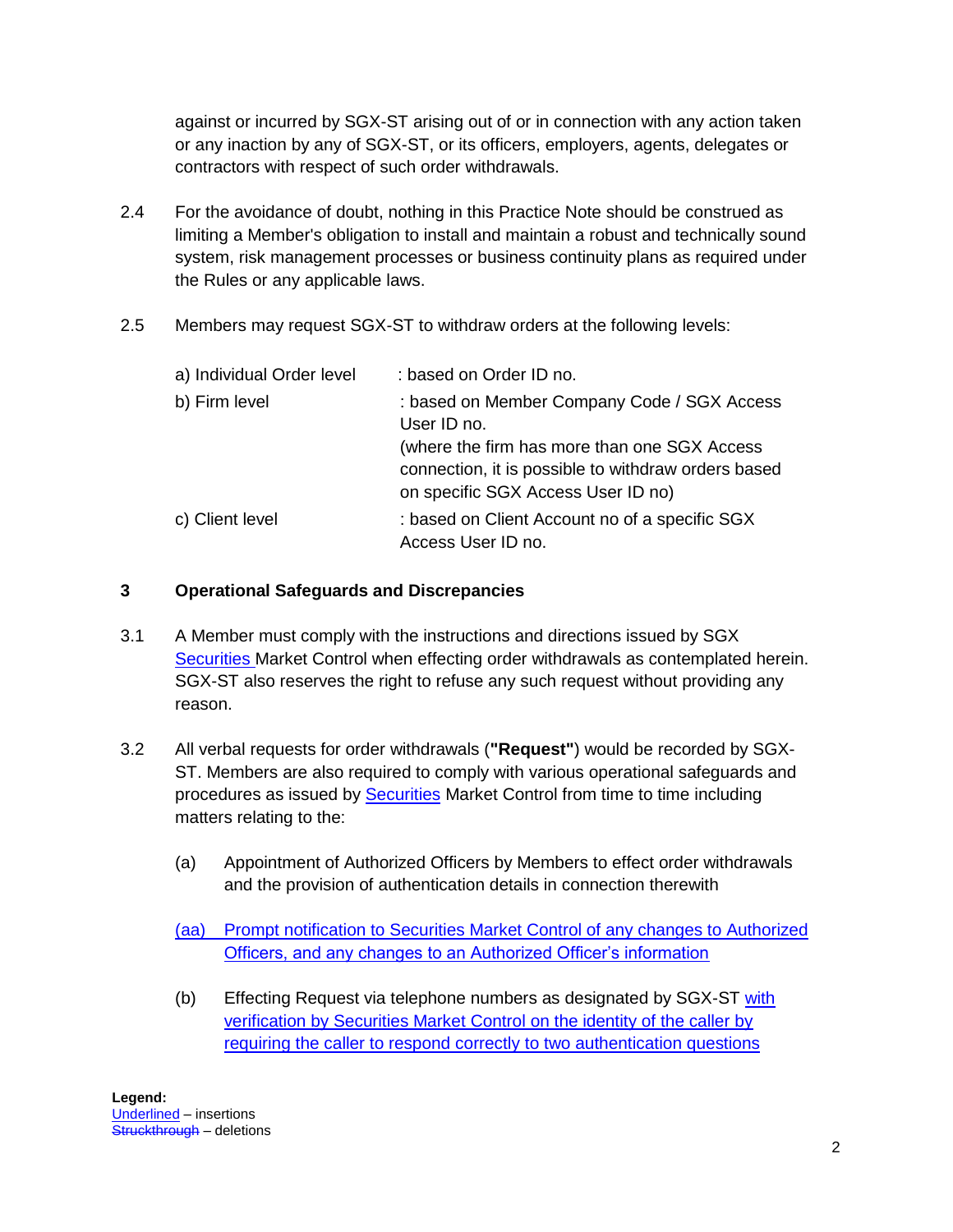- (c) Submission of an Order Withdrawal Form with the material information as requested by SGX-ST
- (d) Processing of Request at firm level, client level and individual levels
- 3.3 If a Member finds any discrepancies between the Order Withdrawal Form and the Request, the Member should notify SGX Securities Market Control immediately with details of such discrepancies. Depending on the nature of the discrepancy, SGX Securities Market Control would generally rely on the voice recording for its postwithdrawal investigations.

# **PRACTICE NOTE 8.6 – APPLICATION OF THE FORCED ORDER RANGE**

| <b>Issue Date</b>                                                     | <b>Cross Reference</b> | <b>Enquiries</b>                                                                       |
|-----------------------------------------------------------------------|------------------------|----------------------------------------------------------------------------------------|
| Added on 4 July 2011, amended   Rule 8.6<br>on 25 October 2012 and 26 |                        | <b>Please contact Enforcement:</b>                                                     |
| <b>August 2013.</b>                                                   |                        | <b>Ms Angelina Foo 6236 8842</b><br>Mr David Quinn 6236 8552 or<br>enforcement@sgx.com |

### **1 Introduction**

- 1.1 This Practice Note explains the application of the Forced Order Range as an error trade prevention measure.
- 1.2 Unless otherwise determined by SGX-ST, the Forced Order Range of the following products shall be as follows:

| S/N                                                                                    | <b>Product</b>                                                                                                                          | <b>Price</b><br>Range<br>(S\$) | <b>Minimum</b><br><b>Bid</b><br>Size (S\$)  | <b>Forced</b><br>Order<br>Range |
|----------------------------------------------------------------------------------------|-----------------------------------------------------------------------------------------------------------------------------------------|--------------------------------|---------------------------------------------|---------------------------------|
| 1                                                                                      | Stocks (including<br>preference shares), Real<br><b>Estate Investment Trusts</b><br>(REITS), business trusts,<br>warrants and any other | <b>Below 0.20</b>              | 0.001                                       |                                 |
|                                                                                        |                                                                                                                                         | $0.20 - 1.995$                 | 0.005                                       | $+/- 20$ bids                   |
| class of securities or<br><b>Futures Contracts not</b><br>specified in this Rule 8.3.3 | 2.00 and above                                                                                                                          | 0.01                           |                                             |                                 |
| 2                                                                                      | Exchange traded funds<br>and debentures                                                                                                 | All                            | 0.01 or 0.001 as<br>determined by<br>SGX-ST | $+/-$ 30 bids                   |